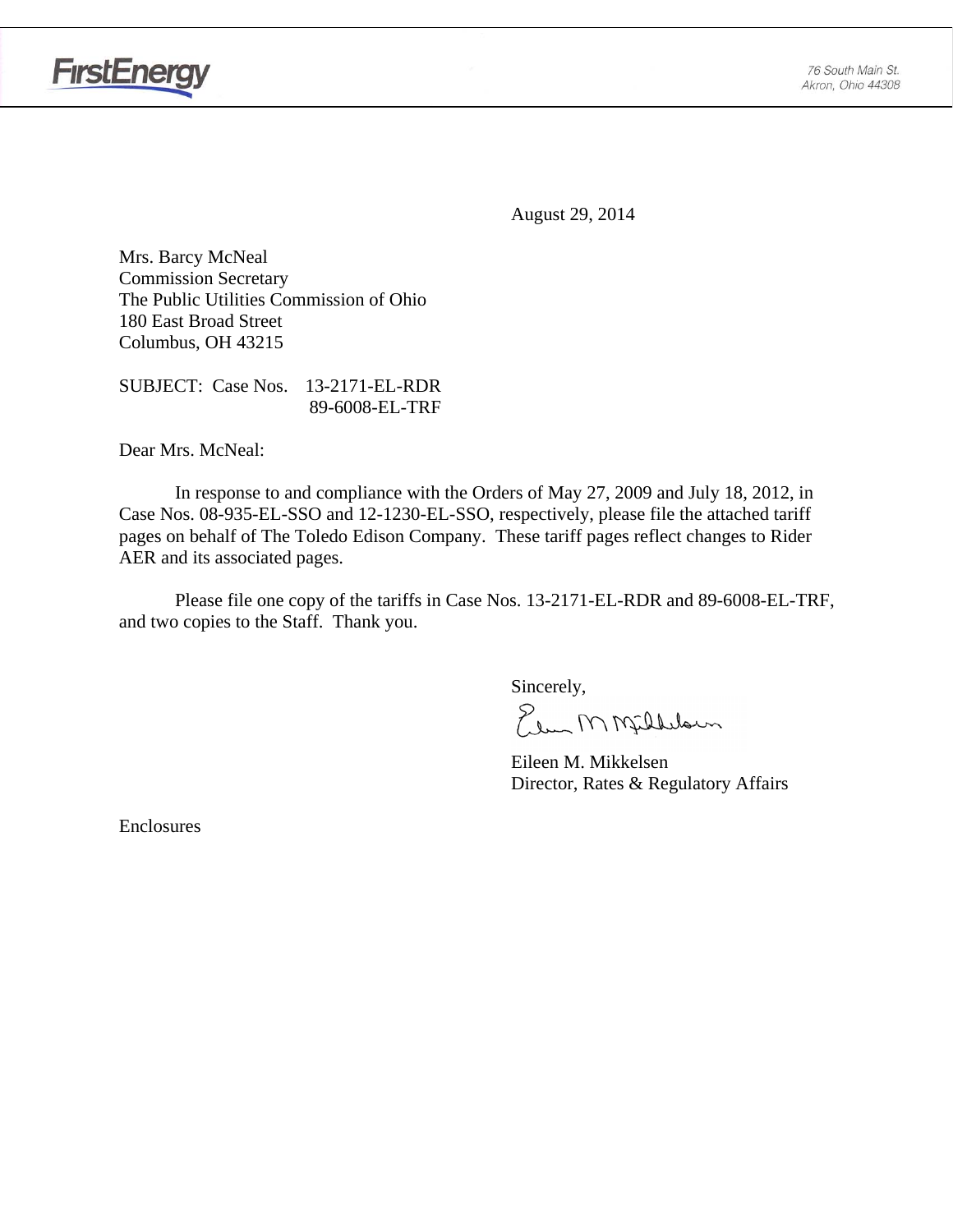#### **TABLE OF CONTENTS**

The following rates, rules and regulations for electric service are applicable throughout the Company's service territory except as noted.

|                                                      | <b>Sheet</b> | <b>Effective</b><br>Date |
|------------------------------------------------------|--------------|--------------------------|
| <b>TABLE OF CONTENTS</b>                             | 1            | $10-01-14$               |
| <b>DEFINITION OF TERRITORY</b>                       | 3            | $01 - 23 - 09$           |
| <b>ELECTRIC SERVICE REGULATIONS</b>                  | 4            | 12-04-09                 |
| <b>ELECTRIC SERVICE SCHEDULES</b>                    |              |                          |
| Residential Service (Rate "RS")                      | 10           | $01 - 23 - 09$           |
| General Service - Secondary (Rate "GS")              | 20           | 01-23-09                 |
| General Service - Primary (Rate "GP")                | 21           | 01-23-09                 |
| General Service - Subtransmission (Rate "GSU")       | 22           | 01-23-09                 |
| General Service - Transmission (Rate "GT")           | 23           | 01-23-09                 |
| <b>Street Lighting Provisions</b>                    | 30           | 01-23-09                 |
| Street Lighting (Rate "STL")                         | 31           | 06-01-09                 |
| Traffic Lighting (Rate "TRF")                        | 32           | 01-23-09                 |
| Private Outdoor Lighting (Rate "POL")                | 33           | 06-01-09                 |
| <b>MISCELLANEOUS CHARGES</b>                         | 75           | 07-05-12                 |
| <b>OTHER SERVICE</b>                                 |              |                          |
| <b>Partial Service</b>                               | 52           | 01-01-06                 |
| Residential Renewable Energy Credit Purchase Program | 60           | 10-01-09                 |
| <b>Cogeneration and Small Power Producer</b>         | 70           | $01 - 01 - 03$           |
| <b>Interconnection Tariff</b>                        | 76           | $01 - 01 - 09$           |
| <b>PIPP Customer Discount</b>                        | 80           | 06-01-14                 |

The Public Utilities Commission of Ohio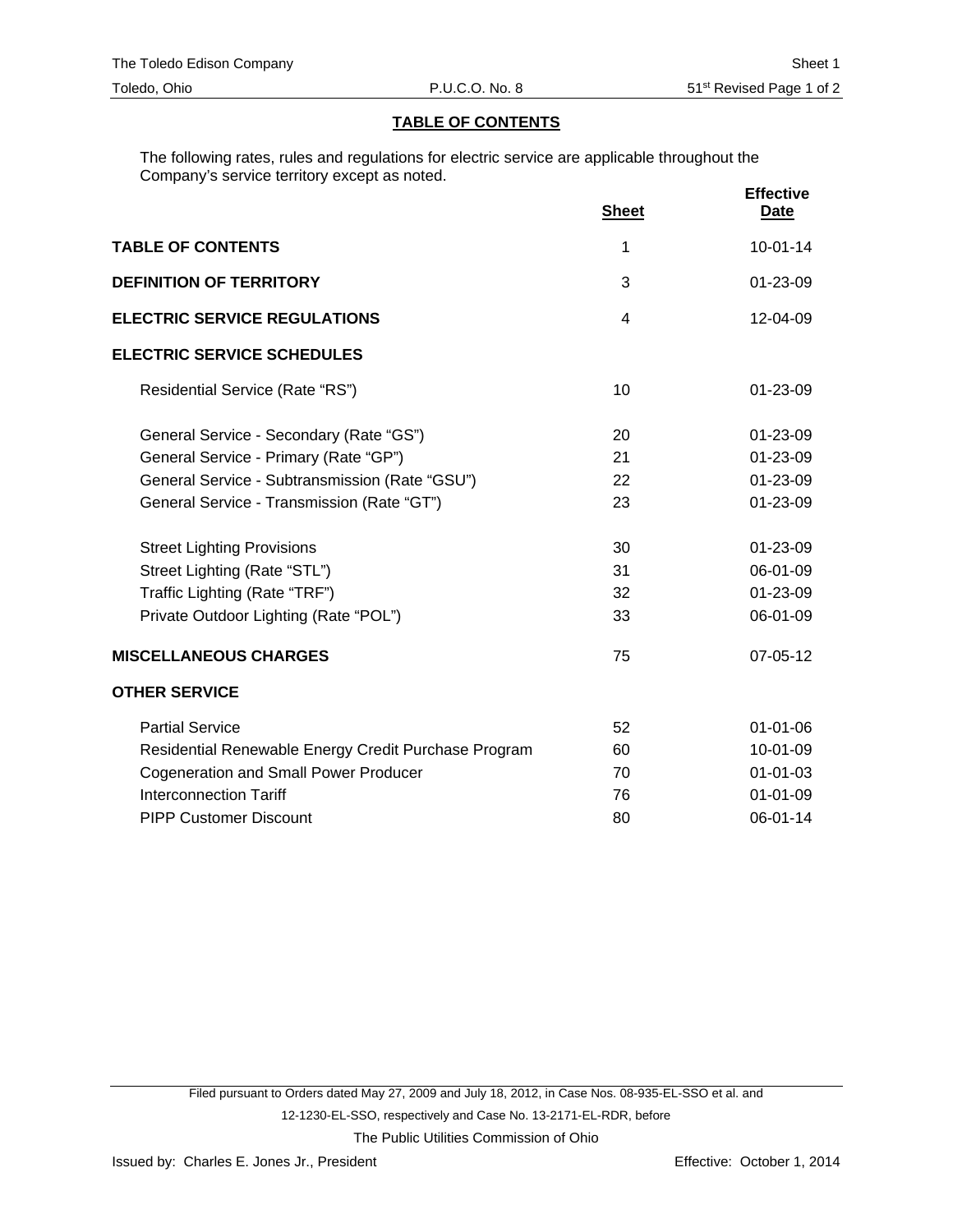# **TABLE OF CONTENTS**

| <b>RIDERS</b>                                          | <b>Sheet</b> | <b>Effective</b><br>Date |
|--------------------------------------------------------|--------------|--------------------------|
| Summary                                                | 80           | 06-01-14                 |
| <b>Residential Distribution Credit</b>                 | 81           | $05 - 21 - 10$           |
| <b>Transmission and Ancillary Services</b>             | 83           | 09-10-10                 |
| <b>Alternative Energy Resource</b>                     | 84           | $10-01-14$               |
| <b>School Distribution Credit</b>                      | 85           | 06-01-09                 |
| <b>Business Distribution Credit</b>                    | 86           | 01-23-09                 |
| <b>Hospital Net Energy Metering</b>                    | 87           | 10-27-09                 |
| Economic Development (4a)                              | 88           | 01-23-09                 |
| <b>Universal Service</b>                               | 90           | 12-19-13                 |
| State kWh Tax                                          | 92           | 01-23-09                 |
| Net Energy Metering                                    | 93           | 10-27-09                 |
| Delta Revenue Recovery                                 | 96           | 07-01-14                 |
| Demand Side Management                                 | 97           | 07-01-14                 |
| Reasonable Arrangement                                 | 98           | 06-01-09                 |
| <b>Distribution Uncollectible</b>                      | 99           | 07-01-14                 |
| Economic Load Response Program                         | 101          | 06-01-14                 |
| Optional Load Response Program                         | 102          | 06-01-14                 |
| <b>Generation Cost Reconciliation</b>                  | 103          | 07-01-14                 |
| Fuel                                                   | 105          | 12-14-09                 |
| Advanced Metering Infrastructure / Modern Grid         | 106          | 07-01-14                 |
| Line Extension Cost Recovery                           | 107          | 07-01-14                 |
| <b>Delivery Service Improvement</b>                    | 108          | $01 - 01 - 12$           |
| <b>PIPP Uncollectible</b>                              | 109          | 07-01-14                 |
| Non-Distribution Uncollectible                         | 110          | 07-01-14                 |
| <b>Experimental Real Time Pricing</b>                  | 111          | 06-01-14                 |
| <b>Experimental Critical Peak Pricing</b>              | 113          | 06-01-14                 |
| <b>Generation Service</b>                              | 114          | 06-01-14                 |
| Demand Side Management and Energy Efficiency           | 115          | 07-01-14                 |
| <b>Economic Development</b>                            | 116          | 07-01-14                 |
| <b>Deferred Generation Cost Recovery</b>               | 117          | 06-01-09                 |
| Deferred Fuel Cost Recovery                            | 118          | 06-21-13                 |
| Non-Market-Based Services                              | 119          | 07-01-14                 |
| <b>Residential Deferred Distribution Cost Recovery</b> | 120          | $01 - 01 - 12$           |
| Non-Residential Deferred Distribution Cost Recovery    | 121          | $01 - 01 - 12$           |
| <b>Residential Electric Heating Recovery</b>           | 122          | 07-01-14                 |
| <b>Residential Generation Credit</b>                   | 123          | $10-31-13$               |
| <b>Delivery Capital Recovery</b>                       | 124          | 06-01-14                 |
| Phase-In Recovery                                      | 125          | 07-01-14                 |

Filed pursuant to Orders dated May 27, 2009 and July 18, 2012, in Case Nos. 08-935-EL-SSO et al. and 12-1230-EL-SSO, respectively and Case No. 13-2171-EL-RDR, before The Public Utilities Commission of Ohio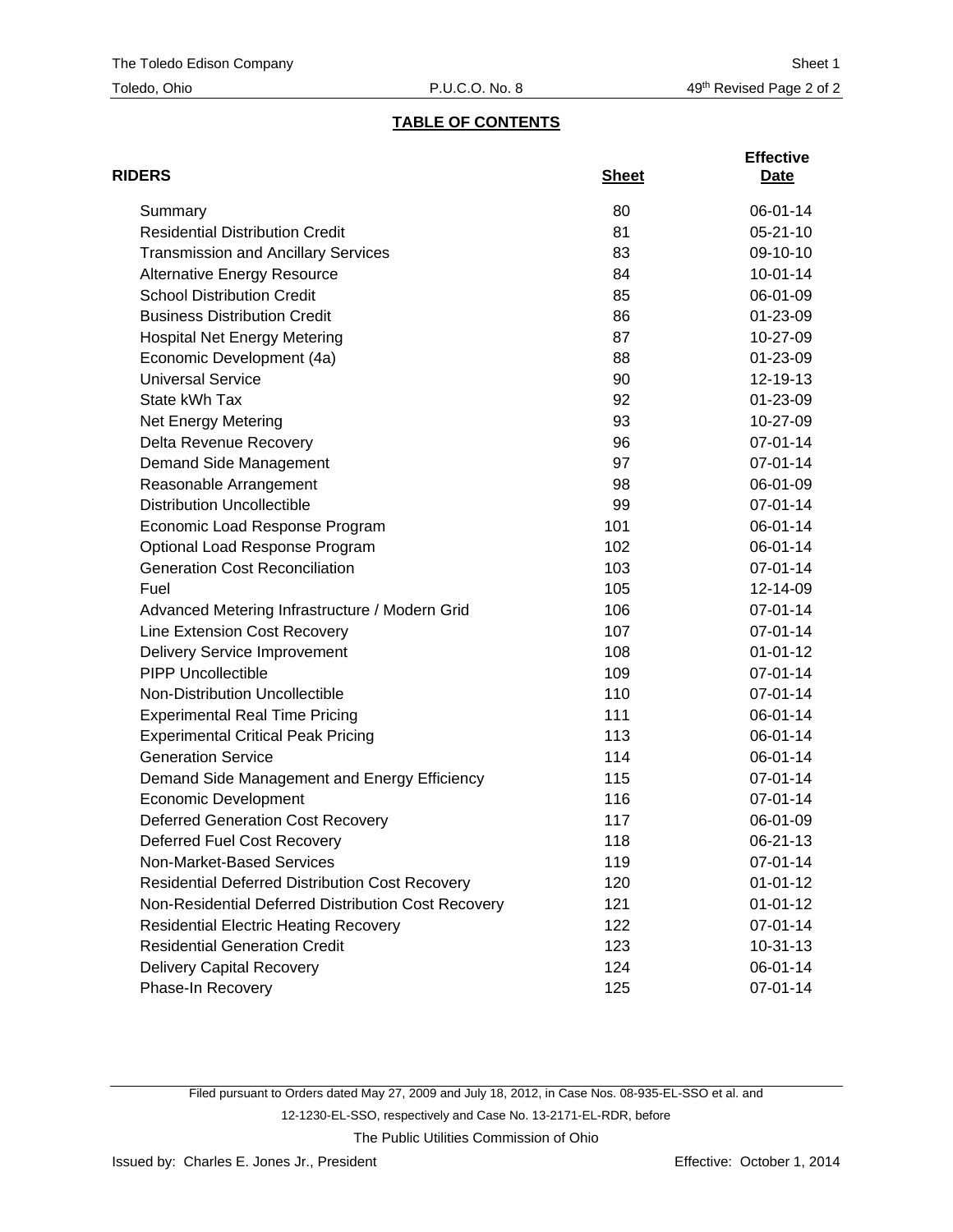#### **RIDER AER Alternative Energy Resource Rider**

#### **APPLICABILITY:**

Applicable to any customer that takes electric service under the Company's rate schedules. The Alternative Energy Resource Rider (AER) is not applied to customers during the period the customer takes electric generation service from a certified supplier. The following charges will apply, by rate schedule, effective for service rendered beginning October 1, 2014, for all kWhs per kWh:

## **RATE:**

| <b>RS</b>  | 0.10276             |
|------------|---------------------|
| GS         | 0.10276             |
| <b>GP</b>  | 0.0991c             |
| GSU        | $0.0964\mathcal{C}$ |
| GT         | 0.0963¢             |
| <b>STL</b> | 0.10276             |
| <b>TRF</b> | 0.10276             |
| POL        | 0.10276             |

## **PROVISIONS:**

The charges set forth in this Rider recover costs incurred by the Company associated with securing compliance with the alternative energy resource requirements in Section 4928.64, Revised Code. The costs initially deferred by the Company and subsequently fully recovered through this Rider will be all costs associated with securing compliance with the alternative energy resource requirements including, but not limited to, all Renewable Energy Credits costs, any reasonable costs of administering the request for proposal, and applicable carrying costs.

## **RIDER UPDATES:**

The charges contained in this Rider shall be updated and reconciled on a quarterly basis. No later than December 1st, March 1st, June 1st and September 1st of each year, the Company shall file with the PUCO a request for approval of the rider charges which, unless otherwise ordered by the PUCO, shall become effective on a service rendered basis on January 1st, April 1st, July 1st and October 1st of each year, beginning October 1, 2009.

The Public Utilities Commission of Ohio